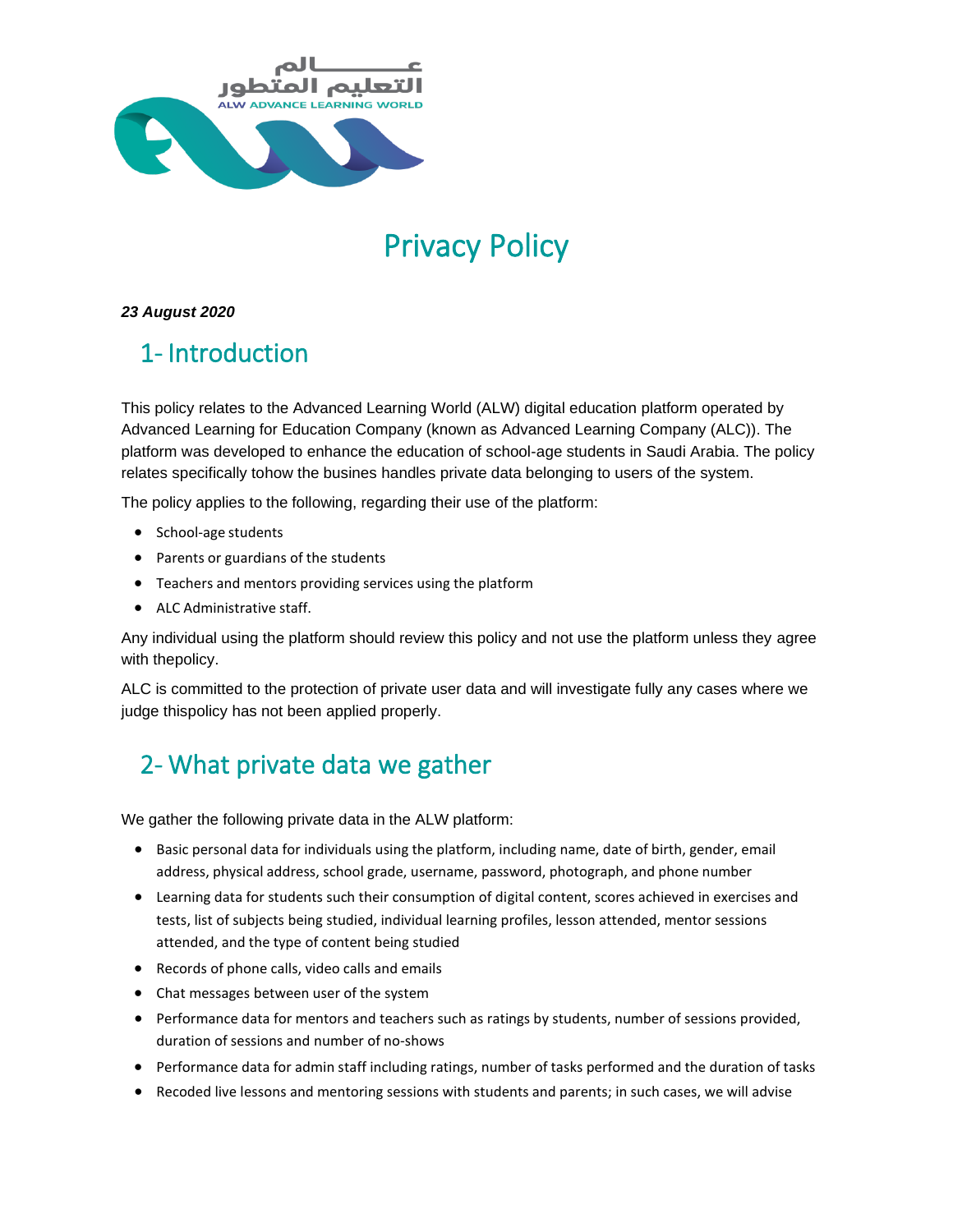

those concerned that the session may be recorded

• We will not retain data on payment mechanisms. For example, credit card numbers.

### 3- How we hold the data

ALW is a cloud-based platform using the Microsoft Azure cloud system. The data is held securely within thisplatform using Secure Sockets Layer (SSL) protection. The cloud platform is highly secure using Microsoft technology and a fail-over system is used to protect the data in case the main cloud platform fails.

The platform makes use of external systems for some of its functionality including for video communication and for user chat. In such cases, private data may be held within these systems. In such cases, ALC will takereasonable steps to confirm private data is held securely and not communicated to other parties.

#### 4- How we use the data

We use the data for the following purposes:

- To communicate with parties who have provided the data by phone, email, or other mechanisms
- To review recorded live lessons after they have taken place as part of the learning process
- To review recorded mentor sessions for performance monitoring and other business operations
- To inform parents and guardians of the performance of students having linked accounts to their own. We will not provide parents or guardians with data related to other specific student's accounts, although we may provide averaged and anonymised data for such students
- To improve the learning experience of our stduents by analysing their learning profile and comparing this with anonymised and averaged data for other stduents
- To provide performance data on teachers and admin staff. This data may be used to feedback performance results and as input to Human Resources processes within ALC
- To assist operations by seeking feedback on the platform. This will be used to plan and implement improvements to the platform, the educational content and company operations
- To assist ALC staff with general marketing operations and busines intelligence by understanding patternsof usage, performance feedback, and other similar data
- To assist with marketing the platform to current users. For example, encouraging trial users to upgrade toa paid account, encouraging standard level subscribers to upgrade to premium account status and encouraging those that have discontinued their account to re-join